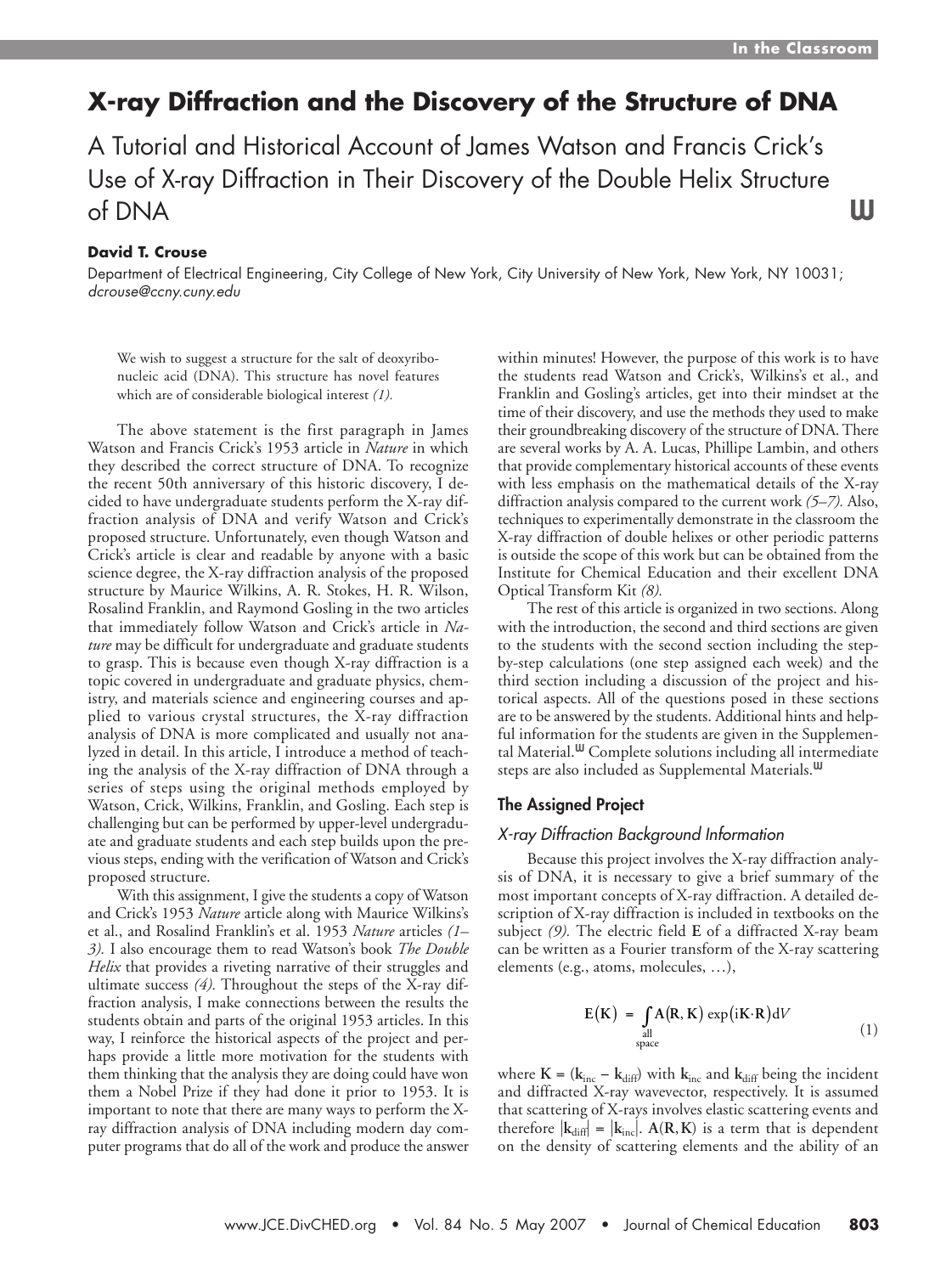infinitesimally small scattering element (of volume d*V* centered about **R**) to scatter an X-rays as a function of **K**. If we assume that each scattering element scatters X-rays equally and isotropically, then **A**(**R**,**K**) can then be replaced by the product of the density of scattering elements ρ(**R**) and a form factor *F* that is assumed in this work to be independent of **K**, leading to

$$
E(\mathbf{K}) = \int_{\text{all} \atop \text{space}} F \rho(\mathbf{R}) \exp(i\mathbf{K} \cdot \mathbf{R}) dV
$$
 (2)

For the analysis of a crystalline structure with a lattice and a basis, eq 2 can be modified to be the product of two terms. The first term of the product, called the structure factor, is an integral over the scattering elements within one unit cell of the lattice (i.e., the basis):

$$
S(\mathbf{K}) = \int_{\text{unit} \atop \text{cell}} F \rho(\mathbf{r}) \exp(i\mathbf{K} \cdot \mathbf{r}) dV
$$
 (3)

where **r** is the displacement vector representing the position of the infinitesimal scattering element relative to the lattice point. If the basis is composed of a finite number of discrete scattering elements, each with a displacement vector  $\mathbf{r}_j$ , then eq 3 becomes a summation:

$$
S(\mathbf{K}) = \sum_{j} F \exp\left(i\mathbf{K} \cdot \mathbf{r}_{j}\right) \tag{4}
$$

The second term of the product, called the interference function, involves a summation over all lattice points with translation vectors **T** relative to an arbitrarily chosen origin:

$$
I(K) = \sum_{T} \exp(iK \cdot T) \tag{5}
$$

For X-ray diffraction by fibers, such as multiple strands of randomly oriented strands of DNA in this work, *E*(**K**) is averaged over all orientations (described in more detail later). Generally, what is now done is to construct the reciprocal space lattice (RSL) using the restrictions on **K** that eqs 4 and 5 produce. Following this, the Ewald sphere is constructed. This Ewald sphere construction provides a convenient tool to extract information about the RSL from the angles of the diffracted X-ray; the reader is referred to elementary textbooks on X-ray diffraction for a detailed description of the Ewald sphere construction *(10, 11)*: the necessary equations from this technique for the analysis of the X-ray diffraction of DNA are included in a later section*.* After the Ewald sphere is constructed, angles of diffraction are obtained experimentally that give us information about the RSL that in turn, gives us information about the coordinate space lattice.

# Project Game Plan

Because Watson and Crick (let us denote Watson and Crick as W&C from here on) believed that the phosphates were responsible for the observed X-ray diffraction pattern *(1),* let us construct a model of the double helix structure of discrete phosphates as the product of a double *uniform* helix multiplied by a lattice of infinite continuous planes (Figure 1). The double *uniform* helix will provide the *x* and *y* coordinates



Figure 1. In coordinate space, the double helix of phosphates is modeled by the product of a double uniform helix and a lattice of planes. In reciprocal space, the complete reciprocal space lattice (RSL) of the double helix of phosphate is obtained by convoluting the RSLs of a double uniform helix and a lattice of planes.

of the phosphates and the infinite continuous planes will provide the *z* coordinates of the phosphates. Therefore, what will be done first is the calculation of the RSL of double *uniform* helices. Then the RSL of an array of infinite planes will be calculated. These two RSLs then will be convoluted to find the complete RSL of discontinuous double helix structure. Finally, the X-ray diffraction pattern will be deciphered using this complete RSL. This analysis of the X-ray diffraction of DNA will be done in a series of steps as shown in Figure 2. Many of the more difficult steps in this analysis have additional information and helpful hints online as supplementary material.<sup>1</sup>

# Step 1a: Interference Function for a 1D Lattice of Points

Consider a 1D lattice of points with a spacing *d.* Show that the interference function, eq 5, is zero unless the following equation for  $K_z$  is satisfied (where *m* is an integer):

$$
K_z = \frac{2\pi}{d}m\tag{6}
$$

Show that there are no such restrictions on  $K_x$  and  $K_y$ .

## Step 1b: Structure Factor of a Double Uniform Helix

Both W&C and Franklin and Gosling (denoted from here on as F&G) stated in their articles that the phosphate groups are responsible for the X-ray diffraction and that they have to be on the outside of the helix *(1, 3).* W&C state, "We believe that the material which gives the X-ray diagrams is the salt, not the free acid *(1).*" With the above opinions of W&C and F&G in mind, let us take one twist of a double *uniform* helix as the basis associated with the 1D lattice studied in step 1a. The structure factor of this basis will now have to be calculated.

Consider first just one *uniform* helix and then add in the second uniform helix. Use eq 6 stating that  $K_z = 2\pi m/d$ and the definition of Bessel functions<sup>w</sup>,

$$
J_m(x) = \frac{i^{-m}}{2\pi} \int_0^{2\pi} \exp\{i\big[x\cos(\theta) + m\theta\big]\} d\theta \qquad (7)
$$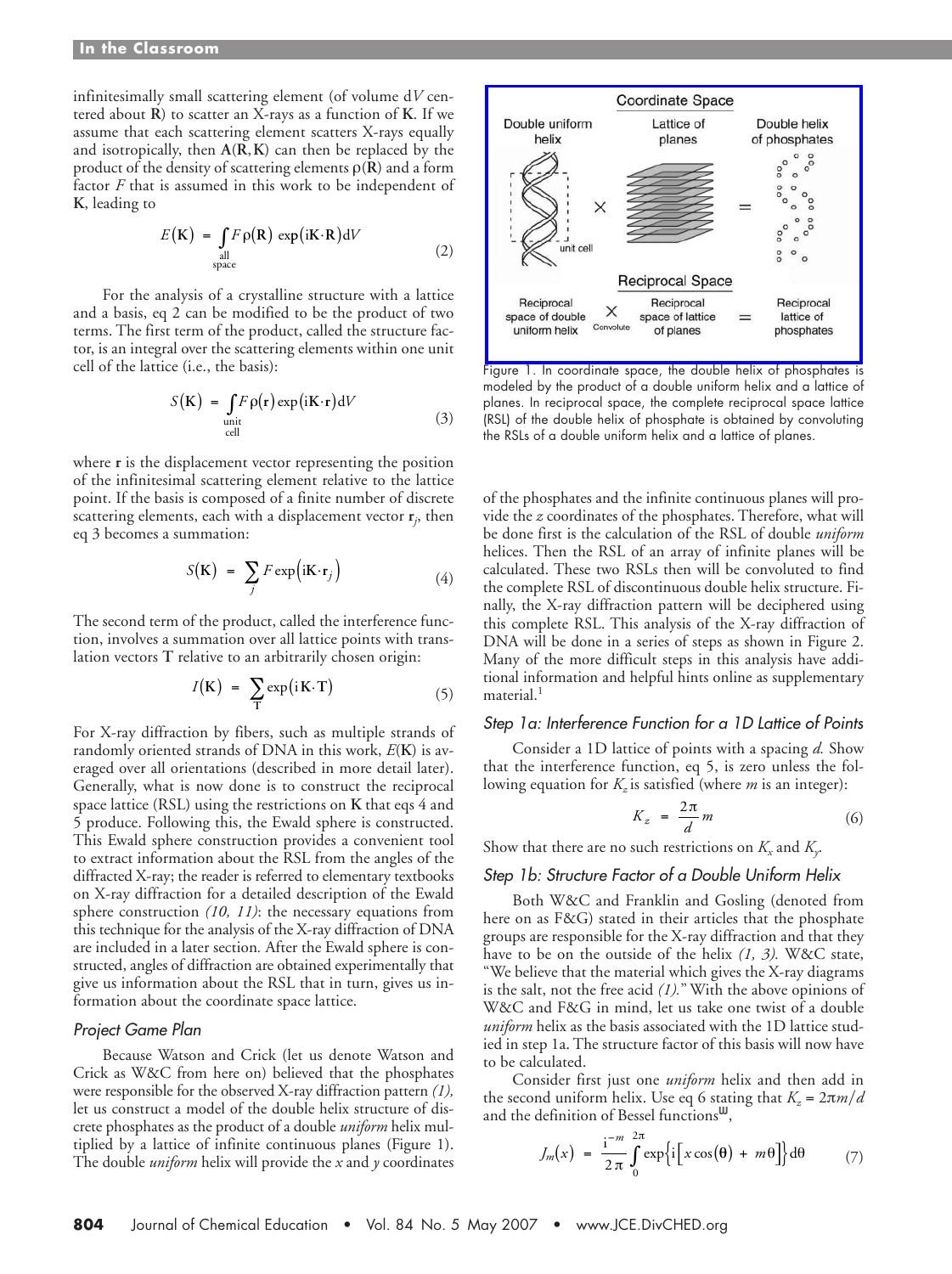**Step 1**. Calculate the RSL of a double uniform helix

- 1a. Calculate the interference function for a 1D lattice of points with spacing *d*.
- 1b. Calculate the structure factor for a single uniform helix with a length *d* per twist of the helix and radius *r*. Then add a second identical single uniform helix shifted relative to the first helix in the way that W&C, Franklin, and Gosling proposed and calculate the resulting structure factor.
- 1c. Using the results from steps 1a and 1b, construct the RSL of the double uniform helix.

**Step 2**. Calculate the RSL of an array of infinite continuous planes spaced a length *c* apart.

**Step 3**. Use the Convolution theorem for Fourier transforms and the RSLs obtained in steps 1 and 2 to construct the complete RSL of the discontinuous double helix lattice.

**Step 4**. Construct the Ewald sphere and calculate the theoretical comparison ratios that will be compared with their experimental counterparts.

**Step 5**. Compare the theoretical results with the experimental X-ray diffraction pattern and verify that the structure of DNA has the following properties:

Property 1. The structure is a double helix.

Property 2. The structure has 10 base pairs per twist.

Property 3. One helix is displaced relative to the other along their axes by δ = (3/8)*d*.

Property 4. The helices have a periodicity of 34 Å.

Property 5. The radii of the helices are approximately 10 Å.

Figure 2. The steps for the analysis of the X-ray diffraction of DNA.

to justify F&G's assertion that the structure factor<sup>W</sup> for the single uniform helix is *(3)*

$$
S_m\left(K_\rho, \theta_K, K_z = \frac{2\pi}{d}m\right) = J_m\left(rK_\rho\right)\exp\left[i m\left(\theta_K + \frac{\pi}{2}\right)\right] \tag{8}
$$

where *r* is the radius of the helix, *d* the length per twist of the helix,  $K_{\rho}$  is the radial component of the reciprocal space vector **K** (i.e.,  $K_{\rho} = [(K_x)^2 + (K_y)^2]^{1/2}$  and  $\theta_K$  is the azimuthal angle in the *KxKy* plane.

Now add the second helix in the same way as is done in W&C's proposed structure for DNA *(1–3, 12–16).* W&C, and F&G describe the proposed structure in the following paragraph of their articles<sup>2</sup>:

W&C: This structure has two helical chains each coiled round the same axis… Both chains follow right-handed helices, but owing to the dyad the sequences of the atoms in the two chains run in opposite directions *(1).*

F&G: The structure is probably helical… The structural unit probably consists of two co-axial molecules which are not equally spaced along the fibre axis, their mutual displacement being such as to account for the variation of observed intensities of the innermost maxima on the layer lines; if one molecule is displaced from the other by about three-eights of the fibre-axis period, this would account for the absence of the fourth layer line maxima and the weakness of the sixth *(3).*

Let us verify F&G's statement that the second helix is displaced relative to the first helix by three-eights of the period of the helix or  $\delta = (3/8)d$ . Show that by adding in the second uniform helix, the structure factor becomes

$$
\tilde{S}_m\left(K_\rho, \theta_K, K_z = \frac{2\pi}{d}m\right)
$$
\n
$$
= \left[1 + \exp\left(i\frac{3\pi}{4}m\right)\right] J_m\left(rK_\rho\right) \exp\left[i m\left(\theta_K + \frac{\pi}{2}\right)\right] \tag{9}
$$

Do certain  $K_z$  layers drop out that were originally present for the single uniform helix? How about the  $K_z = 2\pi 4/d$  [or the "fourth layer line" *(2, 3)*]? It will be clear later in the project why this displacement also produces a weak "sixth layer line" (i.e., *m* = 6) as noted by F&G and a strong "fifth layer line" (i.e., *m* = 5) as noted by Wilkins *(2, 3).*

## Step 1c: The Reciprocal Space Lattice of the Double Uniform Helix

Because we used the relation  $K_z = 2\pi 4/d$  derived in step 1a, eq 9 is the final RSL of the double *uniform* helix and no further work needs to be done for this step.

#### Step 2: The Reciprocal Space Lattice for an Array of Infinite Continuous Planes with Spacing c

As was stated previously, the infinite array of uniform planes determines the *z* coordinates of the phosphate groups and will be used in conjunction with the double *uniform* helix to model the DNA structure. For this step, first calculate the interference function for a 1D lattice of points along the *z* axis with a spacing *c*. Then calculate the structure factor for an infinite plane oriented in the *xy* plane. Finally, combine these two results and show that the complete RSL is a 1D lattice of points<sup>W</sup> with

$$
K_x = 0; K_y = 0; K_z = \frac{2\pi}{c}m \tag{10}
$$

# Step 3: Constructing the Complete Reciprocal Space Lattice Using the Convolution Theorem: Fourier Transforms for the Birdwatcher<sup>3</sup> (17) or The Cochran–Crick–Vand Theorem (18)

So far in steps 1 and 2 the RSLs for two uniform helices (step 1) and an array of infinite planes (step 2) have been calculated. To find the RSL of the type of structure proposed by W&C, these two RSLs have to be convoluted. One of the first articles that addressed this issue was Cochran's et al. earlier article in 1952 that provided W&C, Wilkins, and Franklin with important theoretical information on the RSL of a discontinuous lattice *(18).* Cochran et al. describes his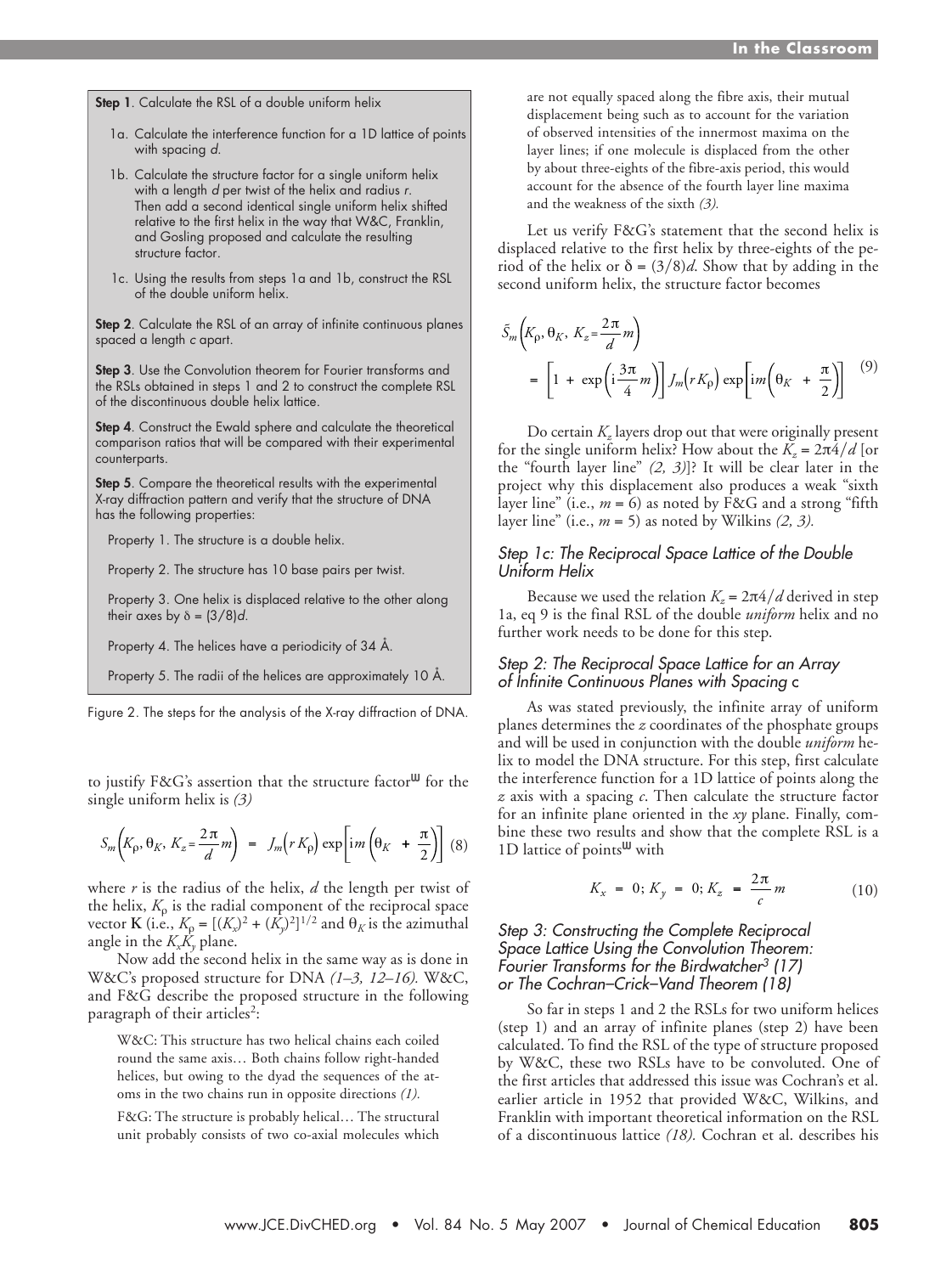|   | $-$                                          | -                                                         |                                                                                                         |
|---|----------------------------------------------|-----------------------------------------------------------|---------------------------------------------------------------------------------------------------------|
| m | Peak 1<br>1st max<br>(rK)<br>$\circ\prime$ m | Peak 2<br>$\left(rK_{_{\rho}}\right)_m{}^{2\,n\,d\,\max}$ | <b>Comparison Ratios</b><br>$(rK_{\rho})_{m}$ <sup>1st max</sup> / $(rK_{\rho})_{1}$ <sup>2nd max</sup> |
| ი |                                              |                                                           |                                                                                                         |
|   |                                              |                                                           |                                                                                                         |
| 2 |                                              |                                                           |                                                                                                         |
| 3 |                                              |                                                           |                                                                                                         |
| 4 |                                              |                                                           |                                                                                                         |
| 5 |                                              |                                                           |                                                                                                         |

|  | Table 1. $K_z$ Values, and Local Maxima (rK <sub>o</sub> ) <sub>m</sub> <sup>max</sup> of |  |
|--|-------------------------------------------------------------------------------------------|--|
|  | $( \Omega_{\text{ave}}(K_{\text{p}},K_{\text{z}}-2\pi m/d) $ for $m=0\rightarrow 5$       |  |

NOTE: The theoretical comparison ratios will be compared with the experimentally obtained values.

use of the convolution theorem as it applies to the discontinuous helix *(18)*:

Consider a function *H* which is zero everywhere except on a continuous helix, where it assumes the value unity, and another function *K* which is zero everywhere except on a set of horizontal planes of spacing *p*, where it assumes the value unity. The product *KH* of these two functions is a discontinuous helix. It follows that the transform of *KH* is the transform of *K*, convoluted with that of *H*.

Restating this in more mathematical terms, the convolution theorem states that if  $\rho(r)$  is the product of  $f(r)$  and *g*(**r**) with Fourier transforms *F*(**K**) and *G*(**K**), respectively, the Fourier transform of ρ(**r**) is

$$
\Omega(K) = \int G(\tilde{K}) F(K - \tilde{K}) d\tilde{K}
$$
 (11)

Use the convolution theorem, your results for the two RSLs obtained in steps 1 and 2, and the assumption that there are an integer multiple *P* phosphate groups per twist of the helix (i.e., assume  $d = Pr$ ) to show that the total RSL can be expressed as

$$
\Omega\left(rK_{\rho}, \theta_{K}, K_{z} = \frac{2\pi}{d}m\right)
$$
\n
$$
= \sum_{n=-\infty}^{\infty} \left\{1 + \exp\left[i\frac{3\pi}{4}(m - Pn)\right]\right\} J_{(m-Pn)}\left(rK_{\rho}\right) \times \exp\left[i(m - Pn)\left(\theta_{K} + \frac{\pi}{2}\right)\right]
$$
\n(12)

The quantity of interest is  $|\Omega(K)|^2$  because it will be proportional to the intensity of the scattered X-ray beams. However, eq 12 predicts oscillatory behavior for  $|\Omega(K)|^2$ about the  $K_z$  axis (i.e., as a function of  $\theta_K$ ) that will not be experimentally observed because the DNA strands may be rotating or you have many DNA strands with random orientations. Therefore, the true quantity of interest is the average value of  $|\Omega(rK_{\rho}, \theta_{K}, K_{z})|^{2}$  in the range of  $\theta_{K} = 0 \rightarrow 2\pi$ .

Show that this quantity  $|\Omega_{\text{avg}}(rK_{\text{p}}, K_{\text{z}})|^2$  is

$$
\left| \Omega_{\text{avg}} \left( r K_{\rho}, K_{z} = \frac{2\pi}{d} m \right) \right|^{2}
$$
  
=  $4 \sum_{n=-\infty}^{\infty} \cos^{2} \left[ \frac{3\pi}{8} (m - Pn) \right] J_{(m - Pn)}^{2} \left( r K_{\rho} \right)$  (13)

Also, show that the following relations hold:

$$
\Omega_{\text{avg}} \left[ r K_{\rho}, K_{z} = \frac{2\pi}{d} (-m) \right] \bigg|^{2} = \left[ \Omega_{\text{avg}} \left( r K_{\rho}, K_{z} = \frac{2\pi}{d} m \right) \right]^{2} (14)
$$

$$
\left|\Omega_{\text{avg}}\left[rK_{\rho}, K_{z} = \frac{2\pi}{d}m\right]\right|^{2} = \left|\Omega_{\text{avg}}\left[rK_{\rho}, K_{z} = \frac{2\pi}{d}\left(m+P\right)\right]\right|^{2} (15)
$$

Also at this stage, assume that the number of phosphates is as W&C predicted, that is, let  $P = 10$ . Equations 14 and 15 allow you to express  $\left| \Omega_{\text{avg}}(rK_p, K_z = 2\pi m/d) \right|^2$  for *m* outside the range of  $m = 0 \rightarrow 5$  as one of the  $\Omega_{avg}(rK_p, K_z)$  $(2\pi m/d)|^2$  quantities in this range, for example,

$$
\left| \Omega_{\text{avg}} \left( rK_{\text{p}}, K_{z} = \frac{2\pi}{d} 6 \right) \right|^{2} = \left| \Omega_{\text{avg}} \left[ rK_{\text{p}}, K_{z} = \frac{2\pi}{d} (-4) \right] \right|^{2}
$$

$$
= \left| \Omega_{\text{avg}} \left( rK_{\text{p}}, K_{z} = \frac{2\pi}{d} 4 \right) \right|^{2}
$$

$$
\vdots
$$

$$
\left| \Omega_{\text{avg}} \left( rK_{\text{p}}, K_{z} = \frac{2\pi}{d} 10 \right) \right|^{2} = \left| \Omega_{\text{avg}} \left( rK_{\text{p}}, K_{z} = 0 \right) \right|^{2}
$$

The above results show why the 6th layer line is as weak as the 4th layer line as F&G stated *(3).* How do the above results also verify Maurice Wilkins's statement that the 5th layer line is strong *(2)*?

Now plot the functions  $\left|\Omega_{\text{avg}}(rK_{\text{p}}, K_{z} = 2\pi m/d)\right|^{2}$  versus *rK*<sub>ρ</sub> with  $0 \le rK_p \le 15$  for  $m = 0 \rightarrow 5$ . Then fill in Table 1 with the values  $(rK_{\rho})_m^{\text{ 1st max}}$  and  $(rK_{\rho})_m^{\text{ 2nd max}}$  that produce the first and second local maximum for  $\Omega_{\text{avg}}(rK_p, K_z)$  $2\pi m/d$ <sup>2</sup>, respectively, for  $m = 0 \rightarrow 5$ . Also, calculate the theoretical comparison ratios  $(rK_{\rho})_{m}^{\text{1st max}}/(rK_{\rho})_{m=1}^{\text{1st max}}$  and put these values in Table 1 as well.

#### Step 4: Construct the Ewald Sphere

This step has been done for you with a portion of the complete RSL of W&C's proposed DNA structure as shown in Figure 3. In this figure, the  $K_z = 0$  and  $K_z = 2\pi/2/d$  layer lines of the RSL are shown, the other *Kz* planes are left out for the sake of clarity. Then, assuming that Copper *K*α Xrays with a wavelength of 1.54 Å are being used, the Ewald sphere can be drawn (only a small portion of the Ewald sphere is shown in Figure 2). The bottom part of Figure 3 gives important angles and coordinates in coordinate space that will be of help when comparing the theoretical and experimental results.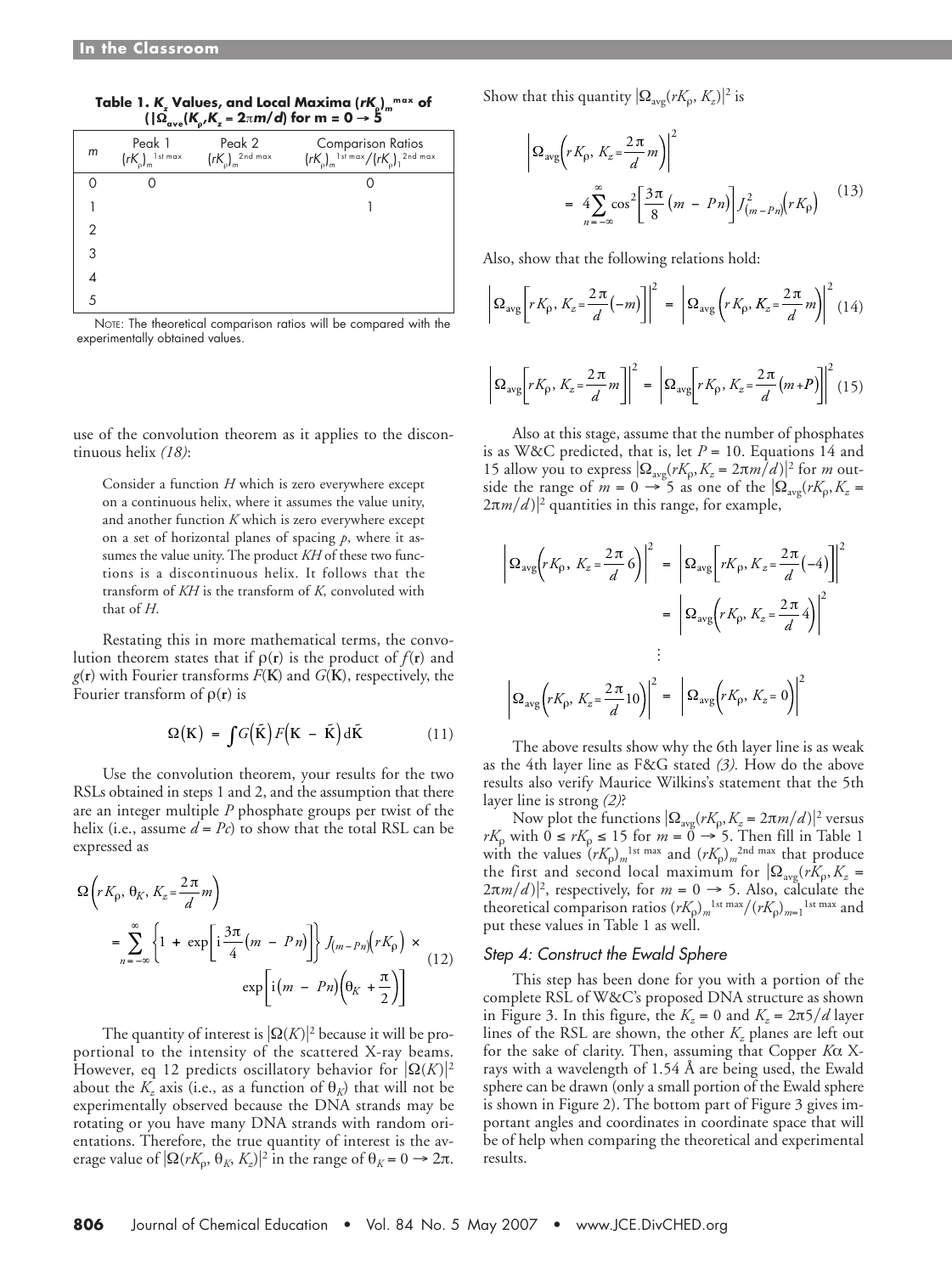

Figure 3. (Top) A close up of the Ewald sphere for the complete RSL with only the  $K_z$  = 0 and  $K_z$  = 2π5/c shown (i.e., the 0th and 5th layer lines). The incident wavevector **k**, diffracted wave vector **k'** and the reciprocal lattice vector **K** are shown. (Bottom) The experimental setup with the photographic plate, **k**, **k'**, and various angles and lengths including the camera constant s.

## Step 5: Comparison of Theory and Experiment

You now have everything you need to verify that the Xray diffraction pattern shown in Figure 4 corresponds with a structure that has properties 1–5 (see Figure 2). Properties 1–3 are verified in the following way. First, assume that you use your ruler and measure the  $x_m$  and  $y_m$  values that I have conveniently listed for you in Table 2. From these values of  $x_m$  and  $y_m$ , you will need to calculate the corresponding values of  $(K_z)$ <sub>*m*</sub>,  $(K_p)$ <sub>*m*</sub>, and the experimental comparison ratios  $(K_p)_m / |K_p|_{m=1}$ . To do this, you will need to use the following equations gleaned from Figure 4,

$$
(K_z)_{m}
$$
 =  $|\mathbf{k}| \sin(\theta_m); \quad \theta_m = \arctan\left(\frac{y_m}{\sqrt{x_m^2 + s^2}}\right)$  (16)

where *s* is the camera constant and can be assumed to be 5 cm, and  $|\mathbf{k}| = 2\pi/\lambda_{X\text{-ray}}$ . Also, using the relations  $|\mathbf{K}|_m = 2|\mathbf{k}|\sin(\phi_m/2)$ 



Figure 4. An X-ray diffraction pattern from Rosalind Franklin's 1953 article discussing the structure of DNA (3).

|               |                 |          | Peak $x_m/cm$ $y_m/cm$ $(K_z)_m/\mathring{A}^{-1}$ | $(K_{\rho})_{m}/\AA^{-1}$ $(K_{\rho})_{m}/(K_{\rho})_{m=1}$ |
|---------------|-----------------|----------|----------------------------------------------------|-------------------------------------------------------------|
| 0             | Ω               | $\Omega$ |                                                    | Ω                                                           |
| 1             | 0.195           | 0.230    |                                                    |                                                             |
| $\mathcal{P}$ | 0.335           | 0.455    |                                                    |                                                             |
| 3             | 0.520           | 0.715    |                                                    |                                                             |
| 4             | Missing Missing |          |                                                    |                                                             |
| 5             | 0.800           | 1.190    |                                                    |                                                             |
|               |                 |          |                                                    |                                                             |

Table 2. Diffraction Pattern Values  $x_m$  and  $y_m$ **and Other Important Values**

NOTE: Assume that  $s = 5$  cm.

and  $|\mathbf{K}|_m^2 = (K_p)_m^2 + (K_z)_m^2$ ,  $(K_p)_m$  can be written as

$$
(K_p)_m = \sqrt{4|\mathbf{k}|^2 \sin^2\left(\frac{\phi_m}{2}\right) - (K_z)_m^2}
$$
  

$$
\phi_m = \arctan\left(\frac{\sqrt{x_m^2 + y_m^2}}{s}\right)
$$
 (17)

Calculate the experimental values of  $(K_z)_{m}$ ,  $(K_o)_{m}$ , and the comparison ratios  $(K_p)_m/(K_p)_{m=1}$  for the  $m$  peaks and list these values in Table 2. Do the theoretical and experimental comparison values (i.e.,  $(rK_{\rho})_{m}^{1 \text{st max}}/(rK_{\rho})_{m=1}^{1 \text{st max}}$  and  $(K_p)_m/(K_p)_{m=1}$ , respectively) listed in Table 2 agree? If they do to within an acceptable error, then you will have verified properties 1–3.

After verifying properties 1–3, properties 4 and 5 are easily verified. Use eq 16 and the fact that  $(K_z)_{m=1} = 2\pi/d$  to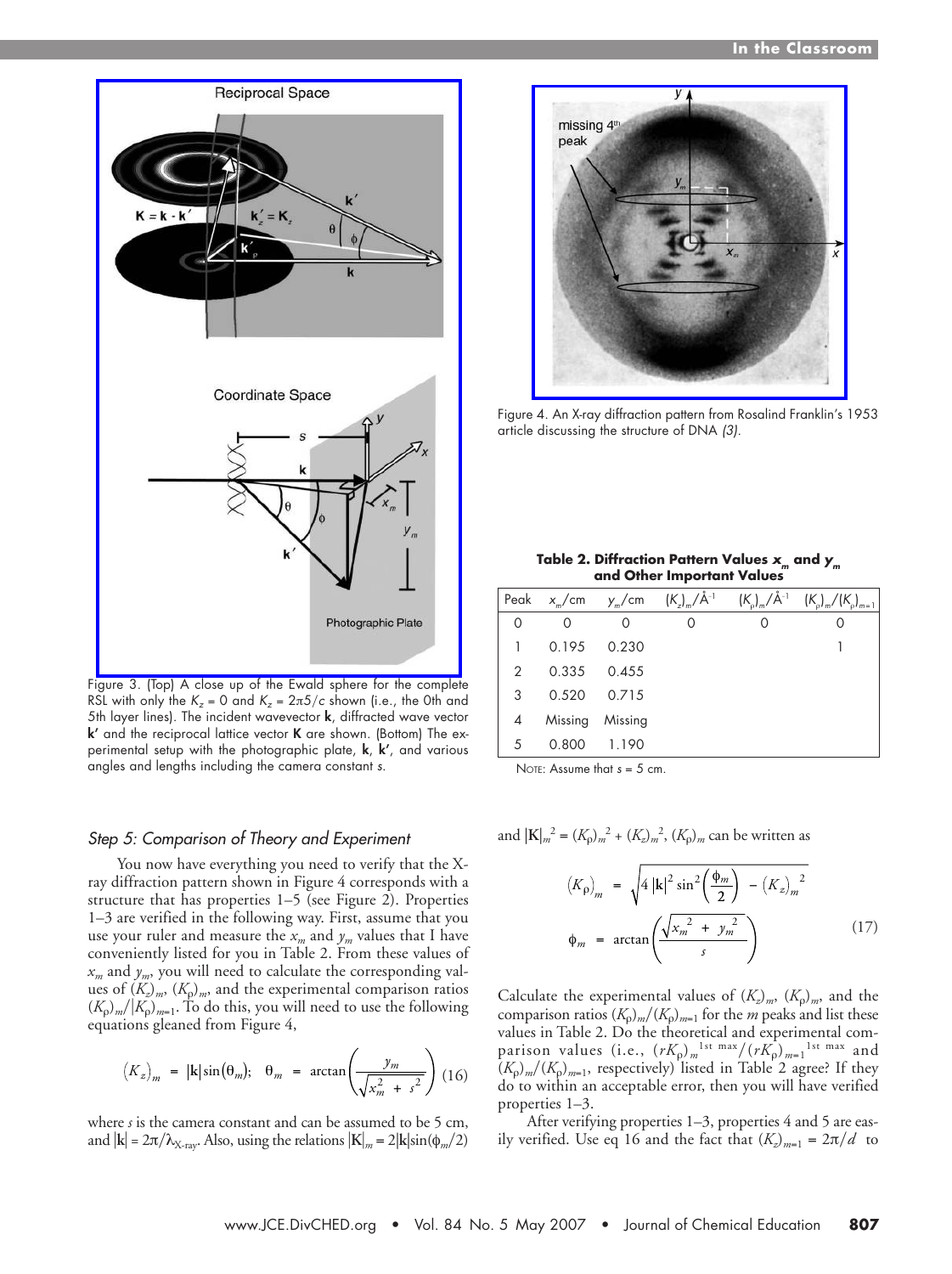calculate *d*. Use eqs 16 and 17 to calculate  $(K_p)_{m=1}$  and the value of  $(rK_p)_{m=1}$ <sup>1st max</sup> listed in Table 1 to calculate *r*.

Congratulations, you have verified that the structure of DNA is a discontinuous double helix with properties 1–5! If you could have done this prior to W&C's 1953 discovery, you would have won the Nobel Prize!

## **Project Discussion and Conclusion**

This project is suitable for upper-level undergraduate students or graduate students in a physics, chemistry, or materials science and engineering course who have learned the basics of X-ray diffraction. The time duration of each of the project sections and the entire project will depend on the specifics of the course but may be a two-month project with sections of the project assigned each week.

It is interesting to note that both the X-ray diffraction pattern analysis and chemical principles were used equally by W&C to make the final determination of the DNA structure. Without the use of either X-ray diffraction or the application of basic chemical principles, the discovery of the DNA structure as quickly as it was, would not have been possible. The X-ray diffraction pattern led to W&C's conclusion of the basic helical structure of DNA and its dimensions *(12)* whereas basic chemical principles led Watson to verify this structure along with the counter-oriented nature of the two helices, the hydrogen bonding between purines (adenine and guanine) and pyrimidines (thymine and cytosine) *(13),* and the implications to gene replication *(19).* This is an important aspect of the history of the discovery of the DNA structure because W&C and the Cavendish group at Cambridge University were in a race for the discovery with Linus Pauling at Caltech quick at their heels. Watson noted this in his *The Double Helix (20)*:

Our first principles told us that Pauling could not be the greatest of all chemists without realizing that DNA was the most golden of all molecules. Moreover there was definite proof. Maurice had received a letter from Linus asking for a copy of the crystalline DNA X-ray photographs.

W&C, as well as the entire Cavendish group had further concerns when in 1951, Pauling discovered the  $\alpha$ -helix describing the structure of proteins *(21).* With such a tremendous mind and scientific skills that Pauling had, they believed that his discovery of the structure of DNA was imminent. Their concerns were well founded and in late 1952, Pauling et al. put forth a hypothetical structure for DNA and published it in *Nature* in 1953 *(14).* While this caused the Cavendish group some initial concern, they disliked the proposed structure and very soon realized that the configuration of phosphates was impossible *(22).* Before Pauling realized his mistake and before he could propose another structure, W&C proposed their structure for DNA *(1)*. W&C's proposed structure of DNA was quickly seen by all to agree with the X-ray diffraction data and chemical principles as well as having dramatic biological implications *(12–13, 19, 23).* It seems that most people at the time thought that Pauling would be upset that he had been beaten; however, it turned out that his feeling of "thrill" for the biological implications was stronger. Af-

ter hearing about the proposed structure and seeing a model of it during a visit to England, Pauling's "reaction was one of genuine thrill" and he "effectively conceded the race *(24).*"

It is seen from the step-by-step approach to the X-ray diffraction analysis of DNA in this article that the analysis is not difficult. In fact Watson admits that he did not even know Bragg's law when he arrived in England in 1951 *(25).* Furthermore, he also admits that his chemistry skills were not what they should be *(26).* A combination of many factors including Watson and Crick's passion and intelligence, Watson's insights, Crick's and Wilkins's mathematical and scientific skills, Franklin and Gosling's X-ray diffraction patterns, and the competitive atmosphere produced an environment conducive to making this great discovery.

## **Notes**

1. Whenever there is additional information about a specific step in the Supplemental Material, its existence is denoted by  $^{\omega}$ . The Supplemental Material also has information for instructors including all of the intermediate steps leading to the solutions for each step.

2. Linus Pauling and R. B. Corey at Caltech and Watson and Crick both seriously considered a three intertwined chains with the phosphates near the fiber axis *(27).* This hypothetical structure was shown to be incorrect and was a bit of an embarrassment for Pauling who published the faulty structure in *Nature (14).*

3. With the X-ray diffraction pattern and the Cochran–Crick– Vand theorem, Watson commented to Crick that the analysis of the X-ray diffraction pattern of DNA was so easy it could be analyzed by a "former birdwatcher". Crick had made this statement earlier with respect to Watson's analysis of the X-ray diffraction of the tobacco mosaic virus (TMV) *(17).*

#### <sup>W</sup>**[Supplemental Material](http://www.jce.divched.org/Journal/Issues/2007/May/abs803.html)**

Instructions for the students and notes for the instructor are available in this issue of *JCE Online*.

#### **Literature Cited**

- 1. Watson, J. D.; Crick, F. H. C. *Nature* **1953,** *171,* 737–738.
- 2. Wilkins, M. H. F.; Stokes, A. R.; Wilson, H. R. *Nature* **1953,** *171,* 738–740.
- 3. Franklin, Rosalind E.; Gosling, R. *Nature* **1953,** *171,* 740–741.
- 4. *The Double Helix,* A Norton Critical Edition; Stent, Gunther S., Ed.; W. W. Norton and Co.: New York, 1980.
- 5. Lucas, A. A.; Lambin, Ph.; Mairesse, R.; Mathot, M. *J. Chem. Educ.* **1999,** *76,* [378–383.](http://www.jce.divched.org/Journal/Issues/1999/Mar/abs378.html)
- 6. Lucas, A. A. *Int. J. Quantum Chem.* **2002,** *90,* 1491–1504.
- 7. Lucas, A. A.; Lambin, Ph. *Rep. Prog. Phys.* **2005,** *68,* 1181–1249.
- 8. DNA Optical Transform Kit. *[http://mrsec.wisc.edu/Edetc/back](http://mrsec.wisc.edu/Edetc/background/DNA/DNA_OTK.htm)[ground/DNA/DNA\\_OTK.htm](http://mrsec.wisc.edu/Edetc/background/DNA/DNA_OTK.htm)* (accessed Feb 2007).
- 9. Cullity, B. D. *Elements of X-Ray Diffraction,* 2nd ed.; Addison-Wesley: Reading, MA, 1978.
- 10. Cullity, B. D. *Elements of X-Ray Diffraction,* 2nd ed.; Addison-Wesley: Reading, MA, 1978; pp 488–490.
- 11. Warren, B. E. *X-Ray Diffraction;* Dover Publications: Mineola, NY, 1990; pp 10–22.
- 12. Watson, J. D. The Double Helix. In *The Double Helix,* A Norton Critical Edition; Stent, Gunther S., Ed.; W. W. Norton and Co.: New York, 1980; pp 98–108.